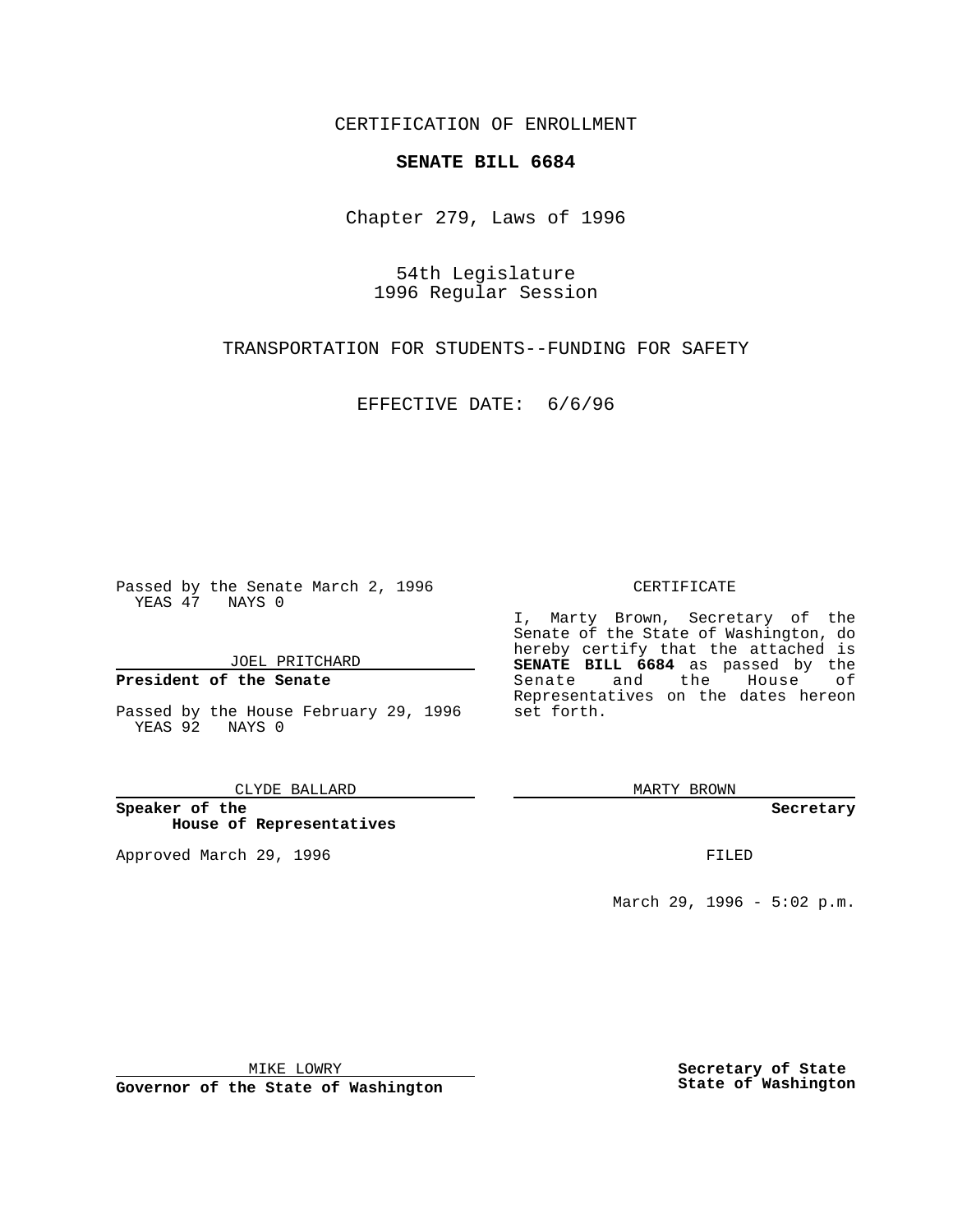## **SENATE BILL 6684** \_\_\_\_\_\_\_\_\_\_\_\_\_\_\_\_\_\_\_\_\_\_\_\_\_\_\_\_\_\_\_\_\_\_\_\_\_\_\_\_\_\_\_\_\_\_\_

\_\_\_\_\_\_\_\_\_\_\_\_\_\_\_\_\_\_\_\_\_\_\_\_\_\_\_\_\_\_\_\_\_\_\_\_\_\_\_\_\_\_\_\_\_\_\_

## AS AMENDED BY THE HOUSE

Passed Legislature - 1996 Regular Session

**State of Washington 54th Legislature 1996 Regular Session**

**By** Senators McAuliffe, Johnson, Goings, Finkbeiner, Pelz, Rasmussen, Fairley, Hochstatter, Bauer and Winsley

Read first time 01/23/96. Referred to Committee on Education.

1 AN ACT Relating to student safety to and from school; amending RCW 2 28A.160.150, 28A.160.160, and 28A.160.180; and creating new sections.

3 BE IT ENACTED BY THE LEGISLATURE OF THE STATE OF WASHINGTON:

4 **Sec. 1.** RCW 28A.160.150 and 1990 c 33 s 141 are each amended to 5 read as follows:

 Funds allocated for transportation costs shall be in addition to the basic education allocation. The distribution formula developed in RCW 28A.160.150 through 28A.160.180 shall be for allocation purposes only and shall not be construed as mandating specific levels of pupil transportation services by local districts. Operating costs as determined under RCW 28A.160.150 through 28A.160.180 shall be funded at one hundred percent or as close thereto as reasonably possible for transportation of an eligible student to and from school as defined in 14 RCW 28A.160.160(3). In addition, funding shall be provided for transportation services for students living within one radius mile from 16 school as determined under RCW 28A.160.180(2).

17 **Sec. 2.** RCW 28A.160.160 and 1995 c 77 s 17 are each amended to 18 read as follows: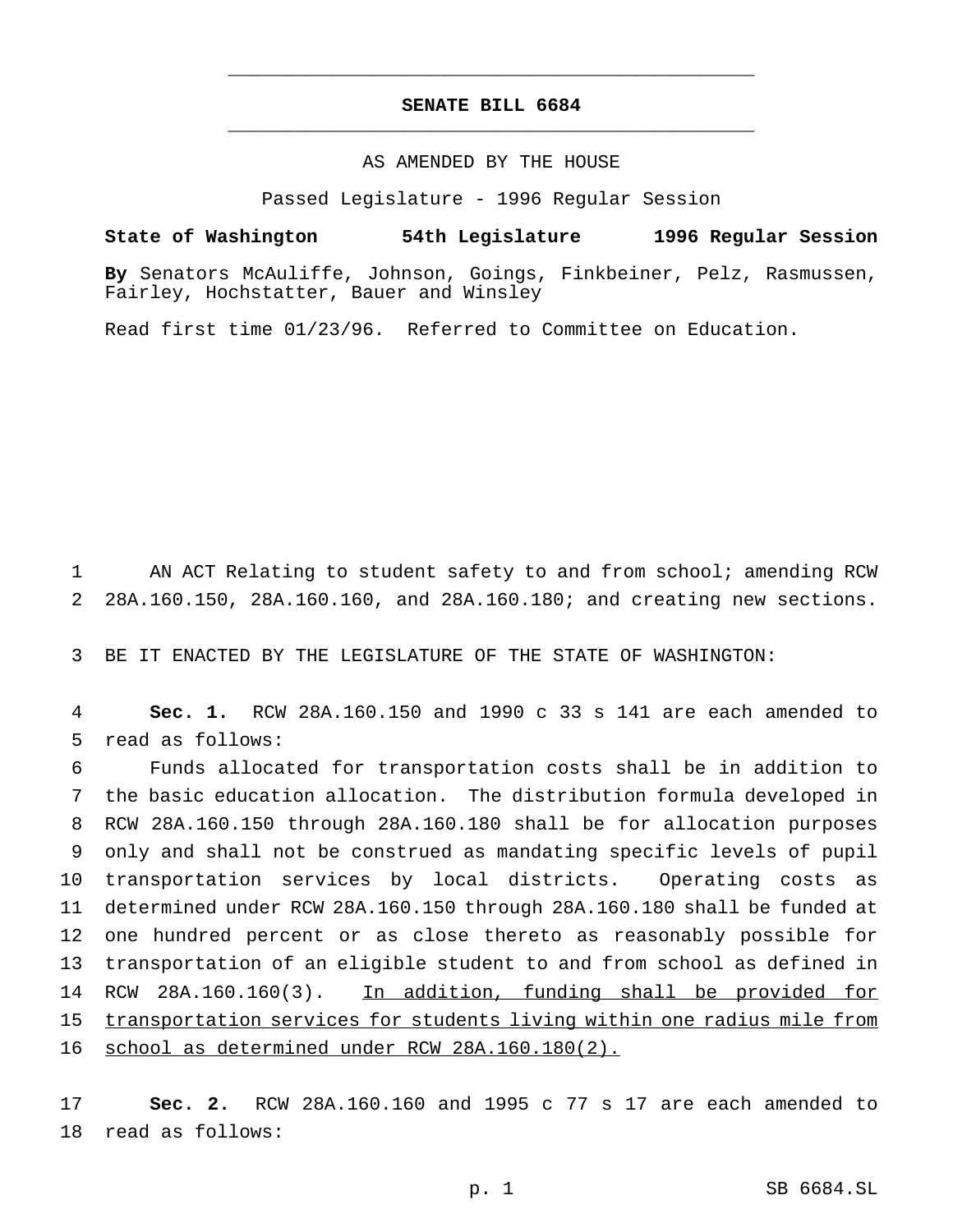For purposes of RCW 28A.160.150 through 28A.160.190, except where the context shall clearly indicate otherwise, the following definitions apply:

 (1) "Eligible student" means any student served by the transportation program of a school district or compensated for individual transportation arrangements authorized by RCW 28A.160.030 whose route stop is more than one radius mile from the student's 8 school, except if the student to be transported( $(+ \langle a \rangle)$ ) is disabled under RCW 28A.155.020 and is either not ambulatory or not capable of protecting his or her own welfare while traveling to or from the school or agency where special education services are provided, in which case 12 no mileage distance restriction applies( $(i - or (b)$  qualifies for an 13 exemption due to hazardous walking conditions)).

 (2) "Superintendent" means the superintendent of public instruction.

 (3) "To and from school" means the transportation of students for the following purposes:

(a) Transportation to and from route stops and schools;

 (b) Transportation to and from schools pursuant to an interdistrict agreement pursuant to RCW 28A.335.160;

 (c) Transportation of students between schools and learning centers for instruction specifically required by statute; and

 (d) Transportation of students with disabilities to and from schools and agencies for special education services.

 Extended day transportation shall not be considered part of transportation of students "to and from school" for the purposes of chapter 61, Laws of 1983 1st ex. sess.

 (4) (("Hazardous walking conditions" means those instances of the 29 existence of dangerous walkways documented by the board of directors of a school district which meet criteria specified in rules adopted by the superintendent of public instruction. A school district that receives 32 an exemption for hazardous walking conditions should demonstrate that good faith efforts are being made to alleviate the problem and that the district, in cooperation with other state and local governing authorities, is attempting to reduce the incidence of hazardous walking conditions. The superintendent of public instruction shall appoint an advisory committee to prepare guidelines and procedures for determining 38 the existence of hazardous walking conditions. The committee shall include but not be limited to representatives from law enforcement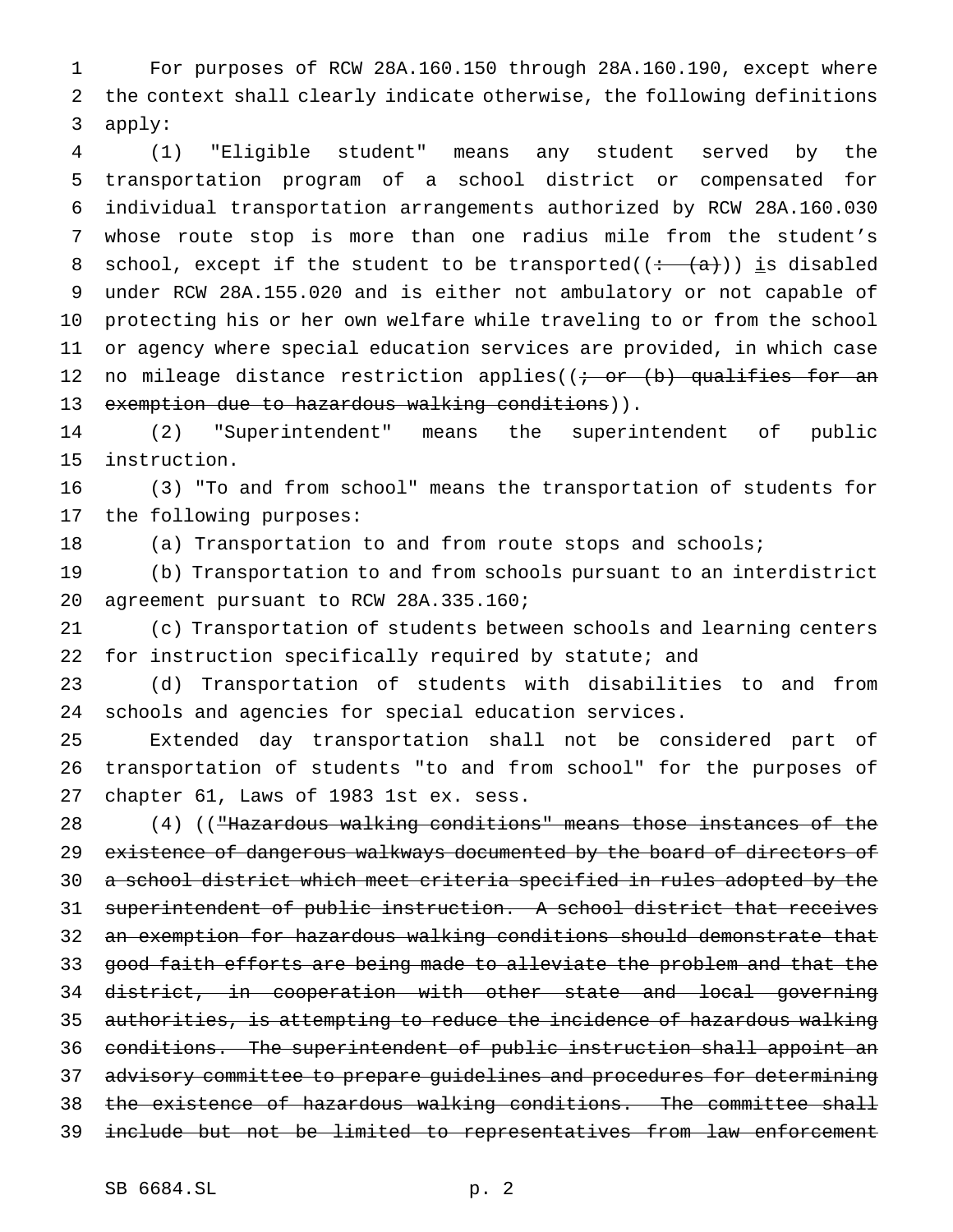agencies, school districts, the department of transportation, city and county government, the insurance industry, parents, school directors 3 and legislators.)) "Transportation services" for students living within one radius mile from school means school transportation services including the use of buses, funding of crossing guards, and matching funds for local and state transportation projects intended to mitigate hazardous walking conditions. Priority for transportation services 8 shall be given to students in grades kindergarten through five.

 **Sec. 3.** RCW 28A.160.180 and 1995 c 77 s 18 are each amended to read as follows:

 Each district's annual student transportation allocation shall be based on differential rates determined by the superintendent of public instruction in the following manner:

 (1) The superintendent shall annually calculate a standard student mile allocation rate for determining the transportation allocation for those services provided for in RCW 28A.160.150. "Standard student mile allocation rate," as used in this chapter, means the per mile allocation rate for transporting an eligible student. The standard student mile allocation rate may be adjusted to include such additional differential factors as distance; restricted passenger load; circumstances that require use of special types of transportation vehicles; student with disabilities load; and small fleet maintenance. (2) For transportation services for students living within one 24 radius mile from school, the allocation shall be based on the number of students in grades kindergarten through five living within one radius mile as specified in the biennial appropriations act.

 (3) The superintendent of public instruction shall annually calculate allocation rate(s), which shall include vehicle amortization, for determining the transportation allocation for transporting students in district-owned passenger cars, as defined in RCW 46.04.382, pursuant to RCW 28A.160.010 for services provided for in RCW 28A.160.150 if a school district deems it advisable to use such vehicles after the school district board of directors has considered the safety of the students being transported as well as the economy of utilizing a district-owned passenger car in lieu of a school bus.

36  $((+3))$   $(4)$  Prior to June 1st of each year the superintendent shall submit to the office of financial management, and the committees on education and ways and means of the senate and house of representatives